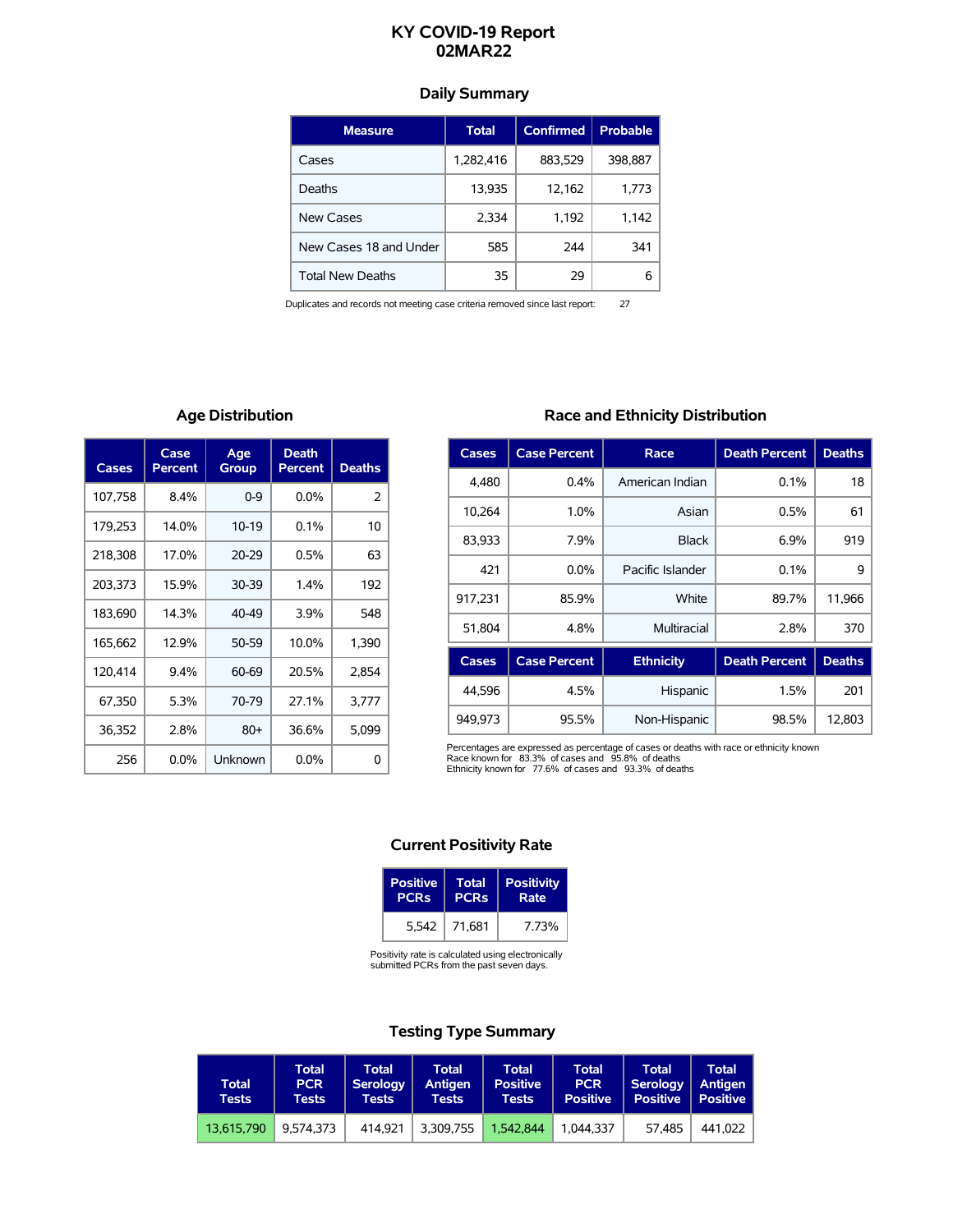#### **Case Outcomes**

| <b>Outcomes</b>   | <b>Cases</b> | Percent |
|-------------------|--------------|---------|
| Ever Hospitalized | 40,219       | 3.14%   |
| Ever ICU          | 7.361        | 0.57%   |

## **Current COVID-19 Hospital Census**

| <b>Patient Type</b> | <b>Total</b> |
|---------------------|--------------|
| Hospitalized        | 865          |
| ICU                 | 170          |
| On Ventilator       | 87           |

# **Current Overall Capacity** \*

| <b>Resource</b>       | # Occupied | # Available | % Occupancy |
|-----------------------|------------|-------------|-------------|
| <b>Inpatient Beds</b> | 7,375      | 5,644       | 56.6%       |
| <b>ICU Beds</b>       | 1,108      | 267         | 80.6%       |
| Ventilators           | 477        | 1,422       | 25.1%       |

\* Due to recent changes in HHS/CMS hospital reporting requirements, some totals reported are artificially low beginning on January 19. We are currently working to reprogram our system to provide correct numbers. Percentages reported should still be representative of overall rates.

# **Current Regional Statistics** \*

| <b>Region</b> | COVID-19<br><b>Inpatient</b> | COVID-19<br><b>ICU</b> | COVID-19<br>on<br><b>Ventilator</b> | <b>Inpatient</b><br><b>Capacity</b><br><b>Used for</b><br>COVID-19 | <b>ICU</b><br>Capacity<br><b>Used for</b><br><b>COVID-19</b> | <b>Ventilator</b><br><b>Capacity</b><br><b>Used for</b><br><b>COVID-19</b> | <b>Inpatient</b><br><b>Capacity</b><br>in Use | <b>ICU</b><br><b>Capacity</b><br>in Use | <b>Ventilator</b><br><b>Capacity</b><br>in Use |
|---------------|------------------------------|------------------------|-------------------------------------|--------------------------------------------------------------------|--------------------------------------------------------------|----------------------------------------------------------------------------|-----------------------------------------------|-----------------------------------------|------------------------------------------------|
| Region 1      | 22                           | 7                      | 3                                   | 2.9%                                                               | 8.6%                                                         | 3.3%                                                                       | 50.58%                                        | 79.01%                                  | 12.09%                                         |
| Region 2      | 60                           | 9                      | 3                                   | 7.8%                                                               | 12.7%                                                        | 3.6%                                                                       | 56.27%                                        | 73.24%                                  | 15.66%                                         |
| Region 3      | 287                          | 42                     | 20                                  | 7.7%                                                               | 11.0%                                                        | 4.5%                                                                       | 60.67%                                        | 76.50%                                  | 28.70%                                         |
| Region 4      | 35                           | 9                      | $\overline{7}$                      | 4.2%                                                               | 11.3%                                                        | 5.7%                                                                       | 54.85%                                        | 95.00%                                  | 25.20%                                         |
| Region 5      | 164                          | 39                     | 21                                  | 5.9%                                                               | 11.3%                                                        | 3.7%                                                                       | 57.45%                                        | 85.26%                                  | 30.00%                                         |
| Region 6      | 42                           | 3                      | $\overline{2}$                      | 3.6%                                                               | 4.4%                                                         | 1.6%                                                                       | 59.00%                                        | 92.65%                                  | 20.97%                                         |
| Region 7      | 40                           | 10                     | 3                                   | 6.2%                                                               | 12.7%                                                        | 2.5%                                                                       | 57.79%                                        | 51.90%                                  | 13.45%                                         |
| Region 8      | 120                          | 33                     | 18                                  | 10.1%                                                              | 26.4%                                                        | 10.7%                                                                      | 53.46%                                        | 90.40%                                  | 28.99%                                         |
| Region 9      | 74                           | 13                     | 7                                   | 11.6%                                                              | 14.8%                                                        | 6.9%                                                                       | 47.66%                                        | 71.59%                                  | 18.63%                                         |
| Region 10     | 21                           | 5                      | 3                                   | 4.3%                                                               | 9.3%                                                         | 4.2%                                                                       | 46.79%                                        | 88.89%                                  | 18.06%                                         |

\* Due to recent changes in HHS/CMS hospital reporting requirements, some totals reported are artificially low beginning on January 19. We are currently working to reprogram our system to provide correct numbers. Percentages reported should still be representative of overall rates.

Data is derived from the most recent report from facilities as of 12am. COVID-19 census numbers include both confirmed and suspected patients. Red shading indicates regions with current inpatient, ICU, or ventilator capacity in use 80% or higher.

#### **Region 1:**

Ballard, Caldwell, Calloway, Carlisle, Crittenden, Fulton , Graves, Hickman, Livingston, Lyon, Marshall, McCracken, Trigg

**Region 3:**

Washington **Region 4:**

Warren

Breckinridge, Bullitt, Grayson, Hardin, Henry, Jefferson, LaRue, Marion, Meade, Nelson, Oldham, Shelby, Spencer, Trimble,

Allen, Barren, Butler, Edmonson, Hart, Logan, Metcalfe, Monroe, Simpson,

#### **Region 2:**

Christian, Daviess, Hancock, Henderson, Hopkins, McLean, Muhlenberg, Ohio, Todd, Union, Webster

## **Region 5:**

Anderson, Bourbon, Boyle, Clark, Estill, Fayette, Franklin, Garrard, Harrison, Jessamine, Lincoln, Madison, Mercer, Nicholas, Powell, Scott, Woodford

#### **Region 6:**

Boone, Bracken, Campbell, Carroll, Gallatin, Grant, Kenton, Owen, Pendleton

**Region 7:** Bath, Boyd, Carter, Elliott, Fleming, Greenup, Lewis, Mason, Menifee, Montgomery, Morgan, Robertson, Rowan

#### **Region 8:**

Breathitt, Floyd, Johnson, Knott, Lawrence, Lee, Leslie, Letcher, Magoffin, Martin, Owsley, Perry, Pike, Wolfe

#### **Region 9:**

Bell, Clay, Harlan, Jackson, Knox, Laurel, Rockcastle, **Whitley** 

### **Region 10:**

Adair, Casey, Clinton, Cumberland, Green, McCreary, Pulaski, Russell, Taylor, Wayne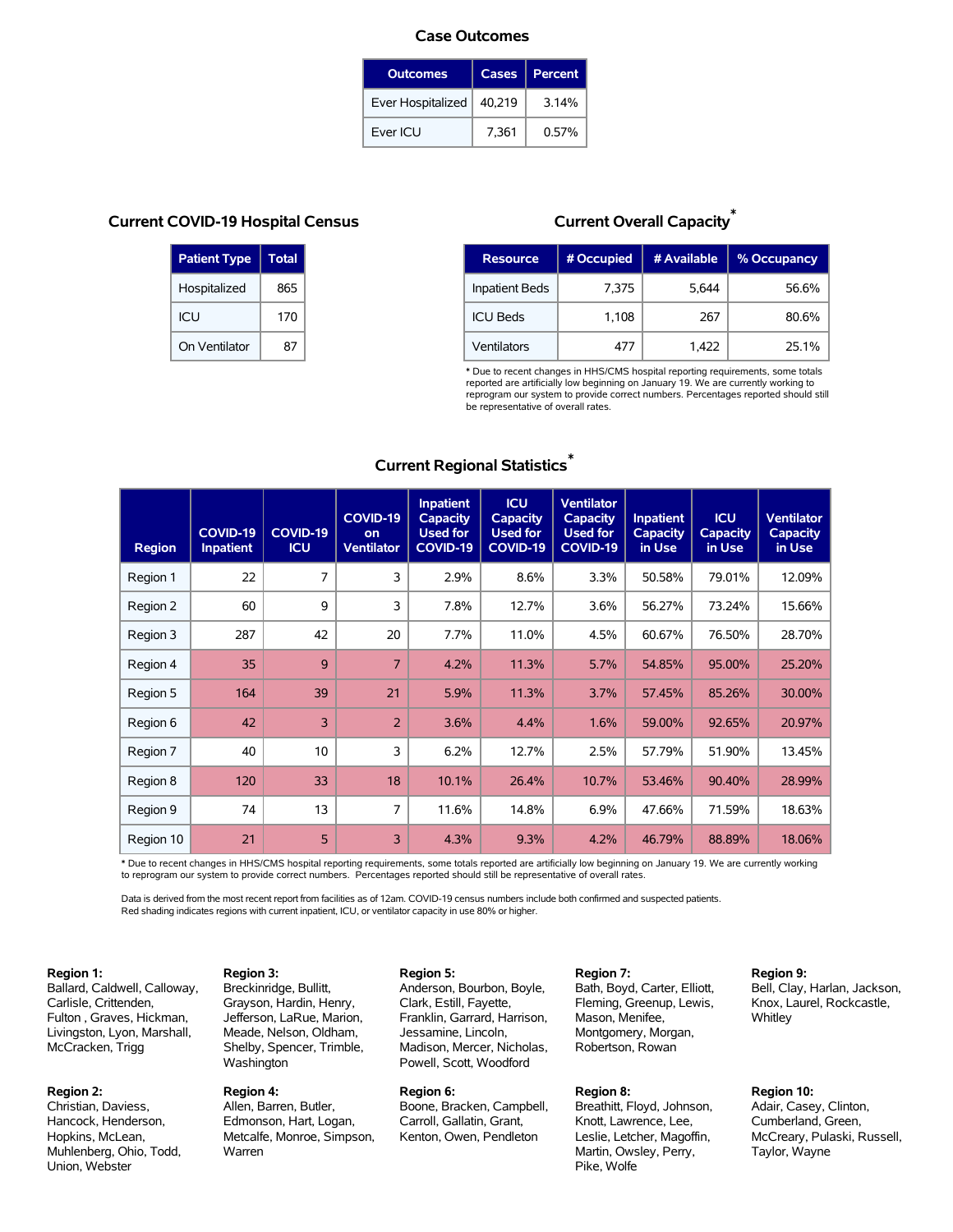# **Total Cases by County**

| <b>County</b>  | Cases   | Percent |
|----------------|---------|---------|
| Jefferson      | 220,398 | 17.2%   |
| Fayette        | 93,098  | 7.3%    |
| Warren         | 42,569  | 3.3%    |
| Kenton         | 40,830  | 3.2%    |
| Boone          | 36,144  | 2.8%    |
| Hardin         | 32,198  | 2.5%    |
| <b>Daviess</b> | 30,801  | 2.4%    |
| Madison        | 27,409  | 2.1%    |
| Campbell       | 22,320  | 1.7%    |
| <b>Bullitt</b> | 20,902  | 1.6%    |
| Laurel         | 18,309  | 1.4%    |
| Pike           | 18,088  | 1.4%    |
| Oldham         | 18,011  | 1.4%    |
| McCracken      | 17,762  | 1.4%    |
| Boyd           | 15,997  | 1.2%    |
| Christian      | 15,913  | 1.2%    |
| Pulaski        | 15,851  | 1.2%    |
| Scott          | 15,743  | 1.2%    |
| Jessamine      | 14,954  | 1.2%    |
| Hopkins        | 14,621  | 1.1%    |
| Nelson         | 14,281  | 1.1%    |
| Whitley        | 13,838  | 1.1%    |
| Henderson      | 13,664  | 1.1%    |
| Franklin       | 13,139  | 1.0%    |
| Shelby         | 13,103  | 1.0%    |
| Barren         | 12,663  | 1.0%    |
| Floyd          | 12,250  | 1.0%    |
| Greenup        | 11,843  | 0.9%    |
| Knox           | 11,337  | 0.9%    |
| Graves         | 11,316  | 0.9%    |

| <b>County</b> | <b>Cases</b> | Percent |
|---------------|--------------|---------|
| Perry         | 10,484       | $0.8\%$ |
| Muhlenberg    | 10,051       | $0.8\%$ |
| Clark         | 9,885        | 0.8%    |
| Harlan        | 9,064        | 0.7%    |
| Taylor        | 8,774        | 0.7%    |
| Bell          | 8,767        | 0.7%    |
| Carter        | 8,429        | $0.7\%$ |
| Marshall      | 8,333        | 0.6%    |
| <b>Boyle</b>  | 8,307        | 0.6%    |
| Logan         | 8,270        | 0.6%    |
| Grayson       | 8,019        | 0.6%    |
| Calloway      | 7,905        | 0.6%    |
| Clay          | 7,717        | 0.6%    |
| Mercer        | 7,260        | 0.6%    |
| Ohio          | 7,250        | 0.6%    |
| Letcher       | 6,735        | 0.5%    |
| Grant         | 6,734        | 0.5%    |
| Woodford      | 6,703        | 0.5%    |
| Montgomery    | 6,635        | 0.5%    |
| Allen         | 6,518        | 0.5%    |
| Rowan         | 6,386        | 0.5%    |
| Marion        | 6,334        | 0.5%    |
| Lincoln       | 6,195        | 0.5%    |
| Anderson      | 6,168        | 0.5%    |
| Russell       | 6,160        | 0.5%    |
| Harrison      | 6,093        | 0.5%    |
| Johnson       | 5,895        | 0.5%    |
| Bourbon       | 5,892        | 0.5%    |
| Meade         | 5,740        | 0.4%    |
| Simpson       | 5,594        | 0.4%    |

| <b>County</b>    | Cases | <b>Percent</b> |
|------------------|-------|----------------|
| Adair            | 5.506 | 0.4%           |
| Hart             | 5,327 | 0.4%           |
| Spencer          | 5,250 | $0.4\%$        |
| Wayne            | 5,105 | 0.4%           |
| McCreary         | 5.078 | $0.4\%$        |
| Rockcastle       | 4,990 | 0.4%           |
| Breckinridge     | 4.980 | 0.4%           |
| Henry            | 4,731 | 0.4%           |
| Garrard          | 4,720 | 0.4%           |
| Powell           | 4,682 | 0.4%           |
| Morgan           | 4.619 | 0.4%           |
| Mason            | 4,540 | $0.4\%$        |
| Lawrence         | 4.469 | 0.3%           |
| Lewis            | 4.434 | 0.3%           |
| Union            | 4,288 | 0.3%           |
| Jackson          | 4,195 | 0.3%           |
| Estill           | 4,043 | 0.3%           |
| Knott            | 4,025 | 0.3%           |
| Caldwell         | 3,990 | 0.3%           |
| Casey            | 3,931 | 0.3%           |
| Webster          | 3.875 | 0.3%           |
| Washington       | 3,843 | 0.3%           |
| <b>Butler</b>    | 3,825 | 0.3%           |
| Magoffin         | 3,779 | 0.3%           |
| Larue            | 3,705 | 0.3%           |
| Fleming          | 3,634 | 0.3%           |
| Leslie           | 3,605 | 0.3%           |
| Monroe           | 3,598 | 0.3%           |
| <b>Trigg</b>     | 3,592 | 0.3%           |
| <b>Breathitt</b> | 3,531 | 0.3%           |

| <b>County</b>  | <b>Cases</b> | Percent |
|----------------|--------------|---------|
| Green          | 3,499        | 0.3%    |
| Carroll        | 3,432        | 0.3%    |
| Pendleton      | 3,410        | 0.3%    |
| Clinton        | 3,361        | 0.3%    |
| Martin         | 3,215        | 0.3%    |
| Todd           | 2,889        | 0.2%    |
| <b>Bath</b>    | 2,872        | 0.2%    |
| Lee            | 2,865        | 0.2%    |
| Metcalfe       | 2,816        | 0.2%    |
| Lyon           | 2,807        | 0.2%    |
| McLean         | 2,596        | 0.2%    |
| Edmonson       | 2,521        | 0.2%    |
| Hancock        | 2.442        | 0.2%    |
| Wolfe          | 2,375        | 0.2%    |
| Owen           | 2,348        | 0.2%    |
| Livingston     | 2,305        | 0.2%    |
| Elliott        | 2,233        | 0.2%    |
| Gallatin       | 2,159        | 0.2%    |
| Cumberland     | 2,139        | 0.2%    |
| Trimble        | 2,133        | 0.2%    |
| <b>Bracken</b> | 2,093        | 0.2%    |
| Crittenden     | 2,090        | 0.2%    |
| Nicholas       | 1,872        | 0.1%    |
| Owsley         | 1,545        | 0.1%    |
| Menifee        | 1,491        | 0.1%    |
| <b>Ballard</b> | 1,253        | 0.1%    |
| Fulton         | 1,151        | 0.1%    |
| Carlisle       | 966          | 0.1%    |
| Hickman        | 817          | 0.1%    |
| Robertson      | 620          | 0.0%    |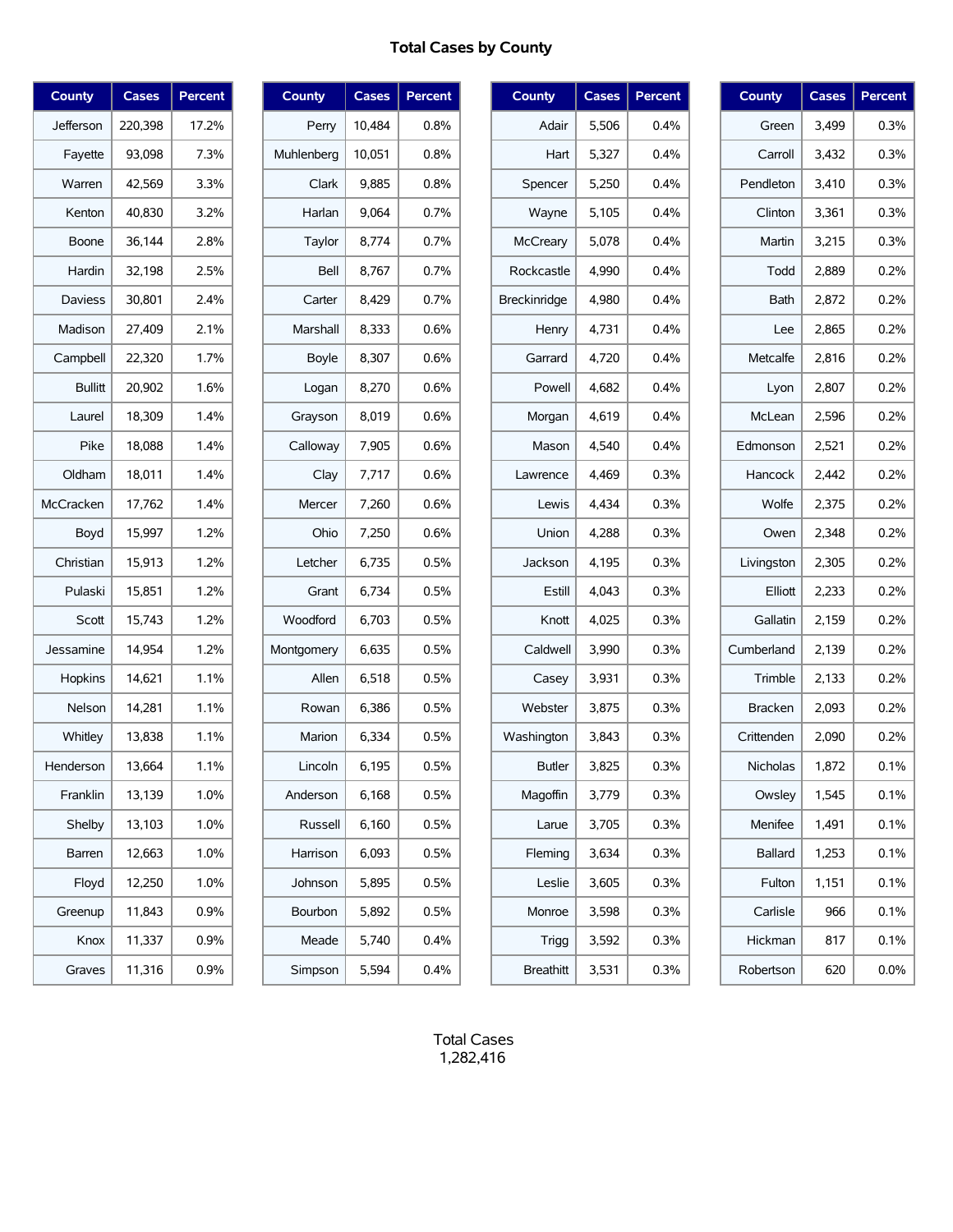# **New Cases by County**

| County          | Cases | Percent |
|-----------------|-------|---------|
| Jefferson       | 218   | 9.3%    |
| Pike            | 160   | 6.9%    |
| Fayette         | 124   | 5.3%    |
| Kenton          | 110   | 4.7%    |
| Christian       | 106   | 4.5%    |
| Pulaski         | 84    | 3.6%    |
| Boone           | 76    | 3.3%    |
| Clark           | 66    | 2.8%    |
| Taylor          | 52    | 2.2%    |
| Campbell        | 48    | 2.1%    |
| Scott           | 39    | 1.7%    |
| Laurel          | 38    | 1.6%    |
| Trigg           | 37    | 1.6%    |
| Montgomery      | 35    | 1.5%    |
| Perry           | 34    | 1.5%    |
| Russell         | 31    | 1.3%    |
| Greenup         | 29    | 1.2%    |
| Grant           | 28    | 1.2%    |
| <b>McCreary</b> | 28    | 1.2%    |
| Oldham          | 28    | 1.2%    |
| Boyd            | 26    | 1.1%    |
| Franklin        | 26    | 1.1%    |
| Johnson         | 26    | 1.1%    |
| Wayne           | 26    | 1.1%    |
| Adair           | 25    | 1.1%    |
| Madison         | 25    | 1.1%    |
| Warren          | 25    | 1.1%    |
| Carter          | 24    | 1.0%    |
| Daviess         | 24    | 1.0%    |
| McCracken       | 22    | 0.9%    |

| <b>County</b>    | <b>Cases</b> | Percent |
|------------------|--------------|---------|
| Leslie           | 21           | $0.9\%$ |
| Shelby           | 21           | 0.9%    |
| Hardin           | 20           | $0.9\%$ |
| Floyd            | 19           | 0.8%    |
| Lawrence         | 19           | 0.8%    |
| Whitley          | 19           | 0.8%    |
| Harlan           | 17           | 0.7%    |
| Jessamine        | 17           | 0.7%    |
| Knox             | 17           | 0.7%    |
| Letcher          | 17           | 0.7%    |
| Morgan           | 17           | 0.7%    |
| Barren           | 16           | 0.7%    |
| Lewis            | 16           | 0.7%    |
| <b>Bath</b>      | 14           | 0.6%    |
| Crittenden       | 14           | 0.6%    |
| Green            | 14           | 0.6%    |
| Hopkins          | 14           | 0.6%    |
| <b>Marshall</b>  | 14           | 0.6%    |
| Nelson           | 14           | 0.6%    |
| Wolfe            | 14           | 0.6%    |
| Anderson         | 13           | 0.6%    |
| <b>Breathitt</b> | 13           | 0.6%    |
| Henderson        | 13           | 0.6%    |
| Knott            | 11           | 0.5%    |
| Lincoln          | 11           | 0.5%    |
| Rowan            | 11           | 0.5%    |
| Boyle            | 10           | 0.4%    |
| Casey            | 10           | 0.4%    |
| Clinton          | 10           | 0.4%    |
| Cumberland       | 10           | 0.4%    |

| <b>County</b>  | <b>Cases</b> | Percent |
|----------------|--------------|---------|
| Harrison       | 10           | 0.4%    |
| Mason          | 10           | 0.4%    |
| Monroe         | 10           | 0.4%    |
| Union          | 10           | 0.4%    |
| Washington     | 10           | 0.4%    |
| Bourbon        | 9            | 0.4%    |
| <b>Bullitt</b> | 9            | 0.4%    |
| Rockcastle     | 9            | 0.4%    |
| Clay           | 8            | 0.3%    |
| Grayson        | 8            | 0.3%    |
| Marion         | 8            | 0.3%    |
| Martin         | 8            | 0.3%    |
| Jackson        | 7            | 0.3%    |
| Mercer         | 7            | 0.3%    |
| Muhlenberg     | 7            | 0.3%    |
| Woodford       | 7            | 0.3%    |
| <b>Butler</b>  | 6            | 0.3%    |
| Caldwell       | 6            | 0.3%    |
| Livingston     | 6            | 0.3%    |
| Magoffin       | 6            | 0.3%    |
| Bell           | 5            | 0.2%    |
| Elliott        | 5            | 0.2%    |
| Lee            | 5            | 0.2%    |
| Menifee        | 5            | 0.2%    |
| Powell         | 5            | 0.2%    |
| Simpson        | 5            | $0.2\%$ |
| Spencer        | 5            | $0.2\%$ |
| Bracken        | 4            | 0.2%    |
| Fleming        | 4            | 0.2%    |
| Garrard        | 4            | 0.2%    |

| County         | <b>Cases</b>   | <b>Percent</b> |
|----------------|----------------|----------------|
| Hancock        | 4              | 0.2%           |
| Henry          | 4              | 0.2%           |
| Metcalfe       | 4              | 0.2%           |
| Webster        | 4              | 0.2%           |
| Allen          | 3              | 0.1%           |
| <b>Ballard</b> | 3              | 0.1%           |
| Breckinridge   | 3              | 0.1%           |
| Estill         | 3              | 0.1%           |
| Larue          | 3              | 0.1%           |
| Logan          | 3              | 0.1%           |
| Lyon           | 3              | 0.1%           |
| Todd           | 3              | 0.1%           |
| Calloway       | 2              | 0.1%           |
| Carlisle       | 2              | 0.1%           |
| Fulton         | $\overline{2}$ | 0.1%           |
| Gallatin       | 2              | 0.1%           |
| Hart           | 2              | 0.1%           |
| Nicholas       | $\overline{2}$ | 0.1%           |
| Ohio           | 2              | 0.1%           |
| Edmonson       | 1              | 0.0%           |
| Graves         | 1              | 0.0%           |
| McLean         | 1              | $0.0\%$        |
| Meade          | 1              | 0.0%           |
| Owen           | 1              | 0.0%           |
| Owsley         | 1              | 0.0%           |
| Carroll        | 0              | 0.0%           |
| Hickman        | 0              | $0.0\%$        |
| Pendleton      | 0              | 0.0%           |
| Robertson      | 0              | 0.0%           |
| Trimble        | 0              | 0.0%           |
|                |                |                |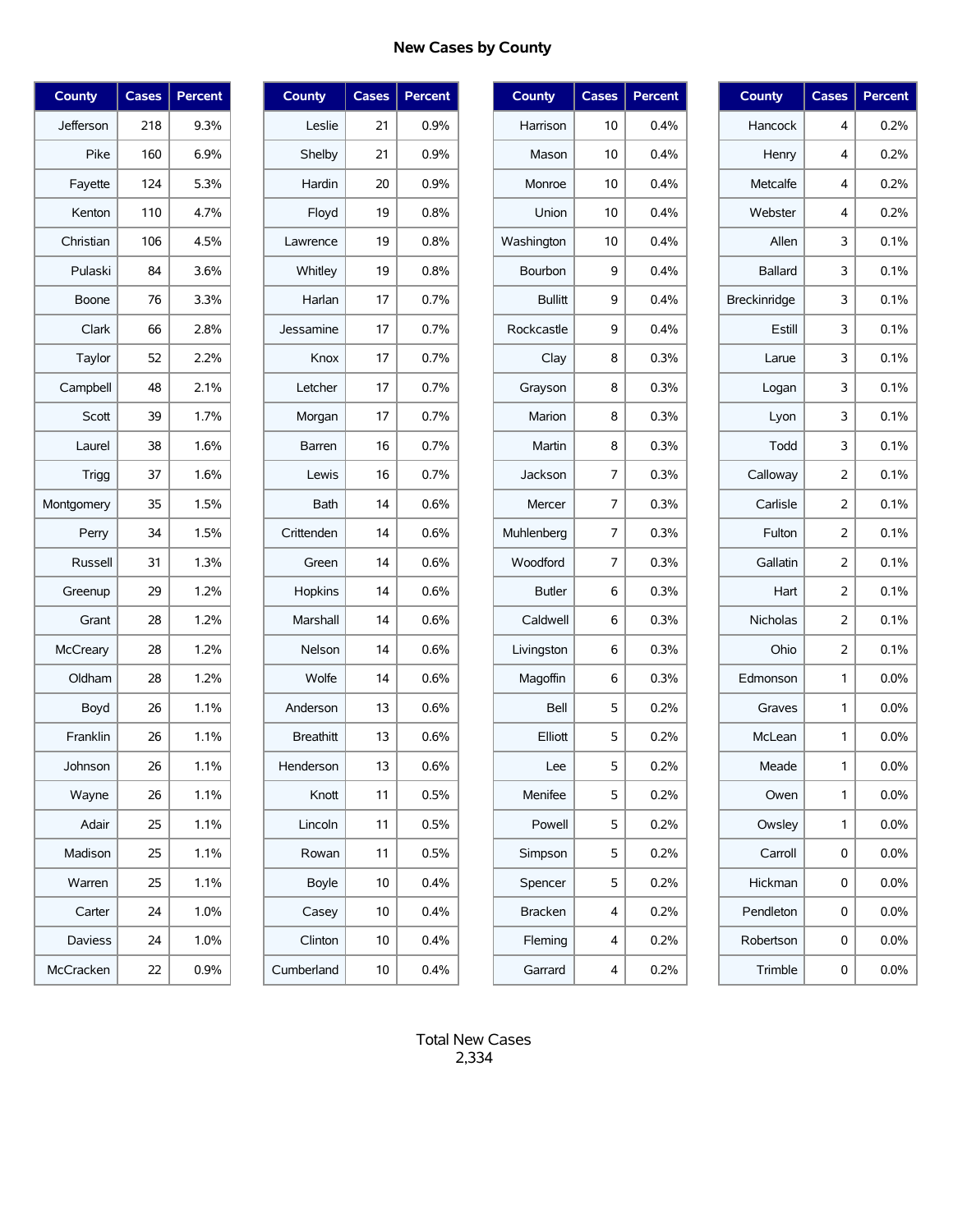# **Total Deaths by County**

| <b>County</b>  | <b>Deaths</b> | <b>Percent</b> |
|----------------|---------------|----------------|
| Jefferson      | 2,075         | 14.9%          |
| Fayette        | 550           | 3.9%           |
| Hardin         | 402           | 2.9%           |
| Kenton         | 368           | 2.6%           |
| <b>Daviess</b> | 358           | 2.6%           |
| Warren         | 336           | 2.4%           |
| Boone          | 264           | 1.9%           |
| Pike           | 257           | 1.8%           |
| Pulaski        | 253           | 1.8%           |
| Madison        | 249           | 1.8%           |
| Hopkins        | 244           | 1.8%           |
| McCracken      | 229           | 1.6%           |
| Barren         | 204           | 1.5%           |
| Laurel         | 202           | 1.4%           |
| Christian      | 196           | 1.4%           |
| <b>Bullitt</b> | 193           | 1.4%           |
| Harlan         | 182           | 1.3%           |
| Boyd           | 165           | 1.2%           |
| Whitley        | 161           | 1.2%           |
| Graves         | 160           | 1.1%           |
| Floyd          | 159           | 1.1%           |
| Campbell       | 153           | 1.1%           |
| Perry          | 148           | 1.1%           |
| Henderson      | 147           | 1.1%           |
| Shelby         | 145           | 1.0%           |
| Nelson         | 138           | 1.0%           |
| Franklin       | 135           | 1.0%           |
| Bell           | 130           | 0.9%           |
| Jessamine      | 129           | $0.9\%$        |
| Greenup        | 126           | 0.9%           |

| <b>County</b>   | <b>Deaths</b> | Percent |
|-----------------|---------------|---------|
| Oldham          | 126           | 0.9%    |
| Knox            | 124           | 0.9%    |
| Boyle           | 122           | 0.9%    |
| Grayson         | 122           | 0.9%    |
| Lincoln         | 121           | 0.9%    |
| Muhlenberg      | 117           | 0.8%    |
| Taylor          | 113           | 0.8%    |
| Logan           | 112           | 0.8%    |
| Adair           | 99            | 0.7%    |
| Mercer          | 99            | 0.7%    |
| Carter          | 97            | 0.7%    |
| Marshall        | 97            | 0.7%    |
| Mason           | 97            | 0.7%    |
| Johnson         | 96            | 0.7%    |
| Ohio            | 95            | 0.7%    |
| Allen           | 94            | 0.7%    |
| Letcher         | 93            | 0.7%    |
| Scott           | 93            | 0.7%    |
| Hart            | 92            | 0.7%    |
| Montgomery      | 87            | 0.6%    |
| Wayne           | 87            | 0.6%    |
| Calloway        | 85            | 0.6%    |
| Simpson         | 84            | 0.6%    |
| Clay            | 82            | 0.6%    |
| Lewis           | 79            | 0.6%    |
| Russell         | 79            | 0.6%    |
| Marion          | 75            | 0.5%    |
| <b>McCreary</b> | 74            | 0.5%    |
| Monroe          | 74            | 0.5%    |
| Breckinridge    | 72            | 0.5%    |

| <b>County</b>    | <b>Deaths</b> | Percent |
|------------------|---------------|---------|
| Garrard          | 71            | 0.5%    |
| Jackson          | 71            | 0.5%    |
| Larue            | 67            | 0.5%    |
| Casey            | 66            | 0.5%    |
| Meade            | 64            | 0.5%    |
| Anderson         | 63            | 0.5%    |
| Harrison         | 62            | 0.4%    |
| Lawrence         | 59            | 0.4%    |
| Caldwell         | 58            | 0.4%    |
| Livingston       | 58            | 0.4%    |
| Metcalfe         | 58            | 0.4%    |
| Knott            | 57            | 0.4%    |
| Washington       | 56            | 0.4%    |
| Rockcastle       | 55            | 0.4%    |
| Rowan            | 55            | 0.4%    |
| Union            | 55            | 0.4%    |
| Clark            | 53            | 0.4%    |
| Grant            | 52            | 0.4%    |
| Bourbon          | 51            | 0.4%    |
| <b>Breathitt</b> | 50            | 0.4%    |
| Spencer          | 50            | 0.4%    |
| <b>Butler</b>    | 49            | 0.4%    |
| Fleming          | 48            | 0.3%    |
| Webster          | 47            | $0.3\%$ |
| Henry            | 46            | 0.3%    |
| Lee              | 46            | 0.3%    |
| McLean           | 46            | 0.3%    |
| Gallatin         | 45            | $0.3\%$ |
| Martin           | 45            | $0.3\%$ |
| Woodford         | 45            | $0.3\%$ |

| <b>County</b>  | <b>Deaths</b> | Percent |
|----------------|---------------|---------|
| Crittenden     | 44            | 0.3%    |
| Carroll        | 42            | 0.3%    |
| Clinton        | 42            | 0.3%    |
| Estill         | 42            | 0.3%    |
| Todd           | 42            | 0.3%    |
| Magoffin       | 41            | 0.3%    |
| Trigg          | 41            | 0.3%    |
| Leslie         | 39            | 0.3%    |
| Bath           | 38            | 0.3%    |
| Edmonson       | 38            | 0.3%    |
| Green          | 38            | 0.3%    |
| Trimble        | 38            | 0.3%    |
| Powell         | 37            | 0.3%    |
| Pendleton      | 34            | 0.2%    |
| Lyon           | 33            | 0.2%    |
| Owen           | 32            | 0.2%    |
| Menifee        | 30            | 0.2%    |
| Nicholas       | 30            | 0.2%    |
| Cumberland     | 28            | 0.2%    |
| <b>Ballard</b> | 27            | 0.2%    |
| <b>Bracken</b> | 24            | 0.2%    |
| Fulton         | 24            | 0.2%    |
| Hickman        | 23            | 0.2%    |
| Owsley         | 23            | 0.2%    |
| Hancock        | 21            | 0.2%    |
| Robertson      | 21            | 0.2%    |
| Carlisle       | 19            | $0.1\%$ |
| Wolfe          | 18            | 0.1%    |
| Morgan         | 17            | 0.1%    |
| Elliott        | 16            | 0.1%    |

Total Deaths 13,935